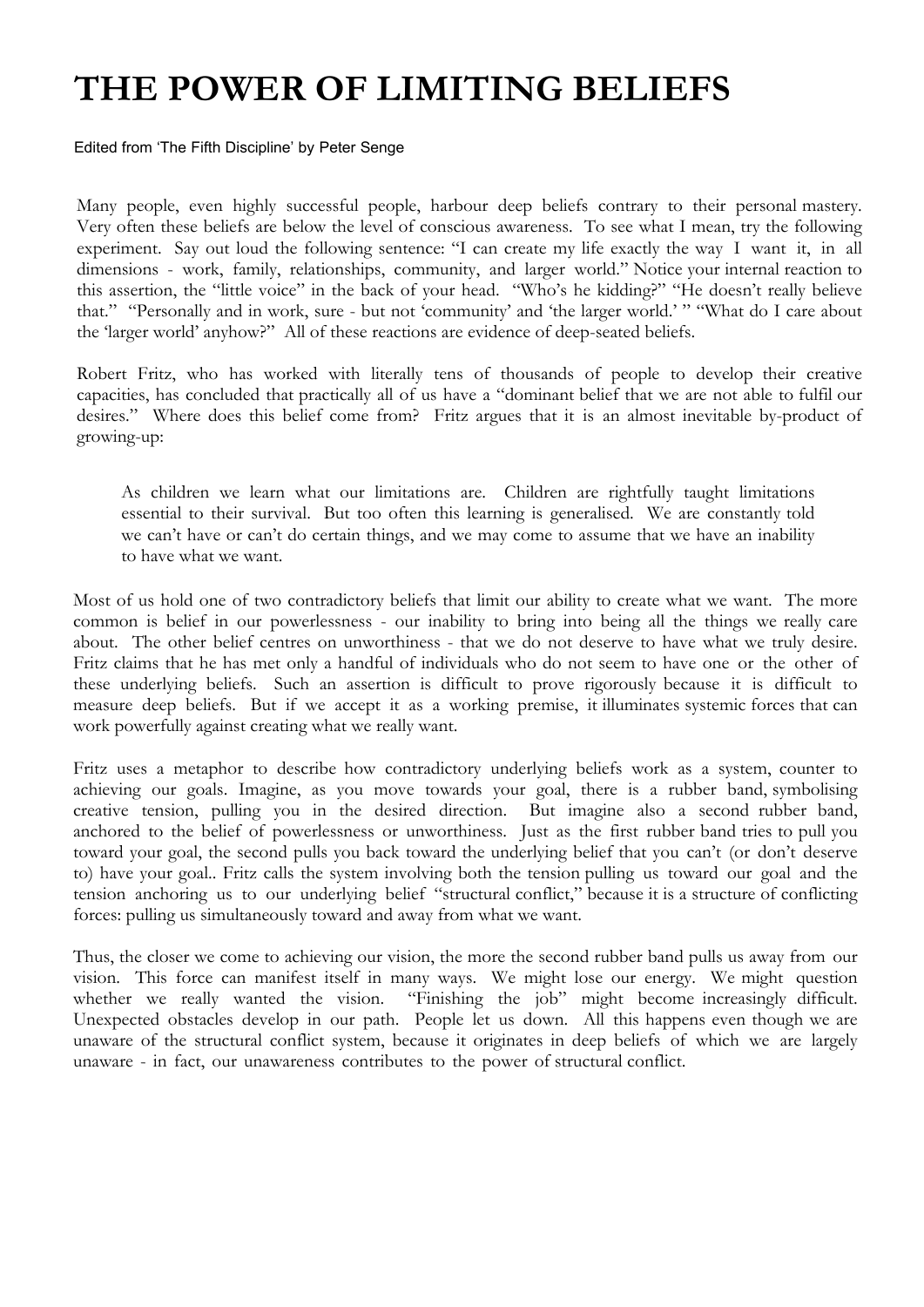Where then is the leverage in dealing with structural conflict? If structural conflict arises from deep underlying beliefs, then it can be changed only by changing the beliefs. But psychologists are virtually unanimous that fundamental beliefs such as powerlessness or unworthiness cannot be changed readily. They are developed early in life (remember all those "can'ts" and "don'ts" that started when you were two?). For most of us, beliefs change gradually as we accumulate new experiences - as we develop our personal mastery. But if mastery will not develop so long as we hold unempowering beliefs, and the beliefs will change only as we experience our mastery, how may we begin to alter the deeper structures of our lives?

## **Commitment to the Truth**

We may begin with a disarmingly simple yet profound strategy for dealing with structural conflict: telling the truth.

Commitment to the truth often seems to people an inadequate strategy. "What do I need to do to change my behaviour?" "How do I change my underlying belief?" People often want a formula, a technique, something tangible that they can apply to solve the problem of structural conflict. But, in fact, being committed to the truth is far more powerful than any technique.

Commitment to the truth does not mean seeking the "Truth", the absolute final word or ultimate cause. Rather, it means a relentless willingness to root out the ways we limit or deceive ourselves from seeing what is, and to continually challenge our theories of why things are the way they are. It means continually broadening our awareness, just as the great athlete with extraordinary peripheral vision keeps trying to "see more of the playing field." It also means continually deepening our understanding of the structures underlying current events. Specifically, people with high levels of personal mastery see more of the structural conflicts underlying their own behaviour.

Thus, the first critical task in dealing with structural conflicts is to recognise them, *and* the resulting behaviour, when they are operating. It can be very difficult to recognise these coping strategies while we are playing them out, especially because of tensions and pressures that often accompany them. It helps to develop internal warning signals, such as when we find ourselves blaming someone or somebody for our problems: "The reason I'm giving up is nobody appreciates me," or "The reason I'm so worried is that they'll fire me if I don't get the job done."

In my life, for example, I often feel that people let me down at critical junctures in major projects. When this happened, I would "bulldoze" through, overcoming the obstacle of their disloyalty or incompetence. It took many years before I recognised this as a recurring pattern, my own special form of the "willpower" strategy, rooted in a deep feeling of being powerless to change the way others let me down. Invariably, I ended up feeling as if "I've got to do it all myself."

Once I recognised this pattern, I began to act differently when a colleague let me down. I became angry less often. Rather, there was a twinge of recognition - "Oh, there goes my pattern." I looked more deeply at how my own actions were part of the outcome, either by creating tasks that were impossible to accomplish, or by undermining or demotivating the other person. Further, I worked to develop skills to discuss such situations with the people involved without producing defensiveness.